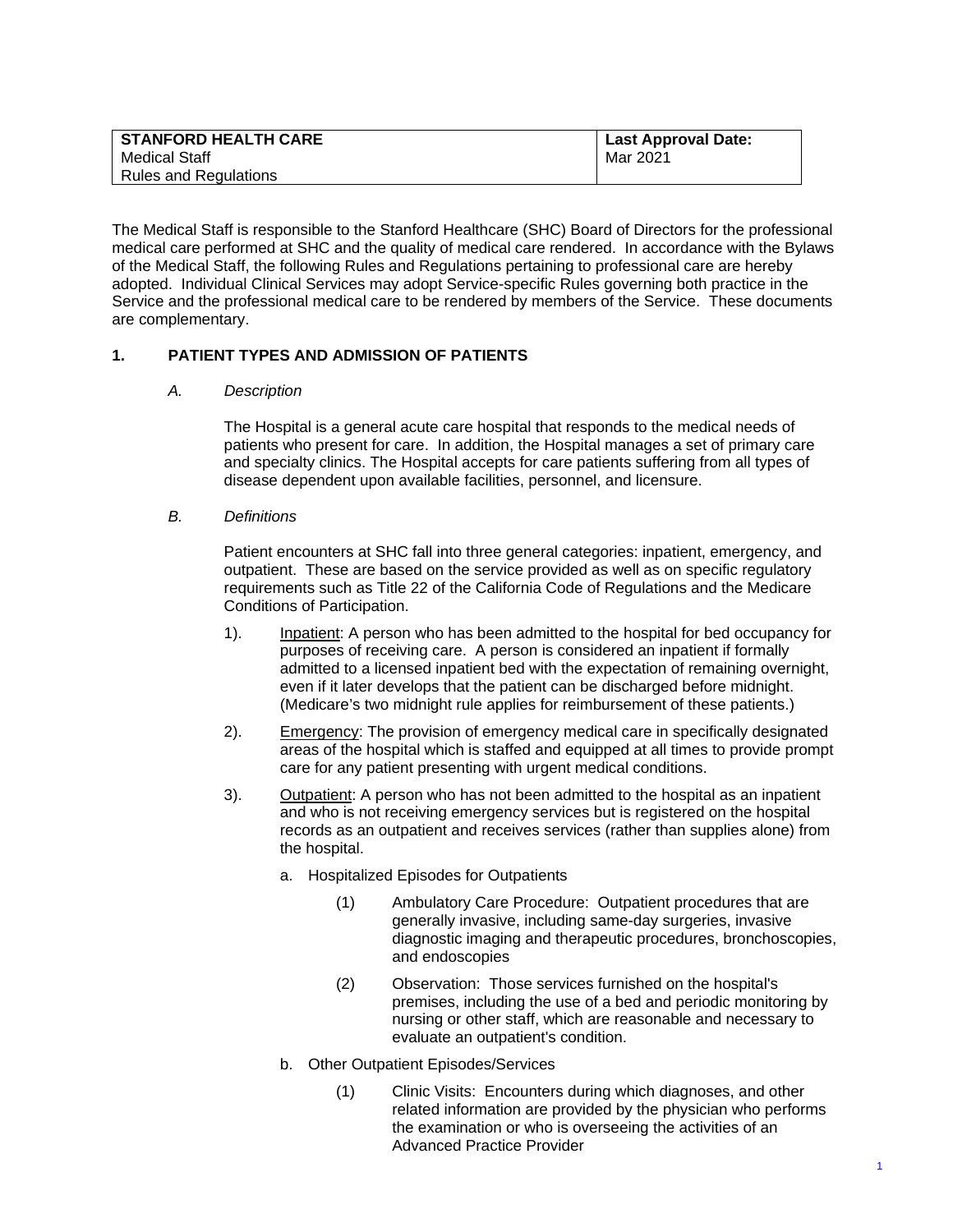- (2) Diagnostic and Treatment Services: Services such as laboratory and radiological studies, chemotherapy, radiation therapy, and physical therapy, which are performed based on the order of a qualified physician who is also responsible for providing the patient's diagnosis and other clinical justification for the test or therapy.
- (3) Referred Specimen Services: Services rendered when a specimen is sent by an external (SHC or non-SHC) physician's office, hospital, or other institution for evaluation or consultation when the patient does not present to SHC for service

# *C. Admission Criteria*

Patients may be admitted to the Hospital as inpatients, accepted for outpatient hospital registration, or accepted for observation services or ambulatory care procedures only by a qualified member of the Medical Staff who has been granted the privilege to admit patients to the Hospital or order procedures in accordance with state law and criteria for standards of medical care established by the Medical Staff. All patients must be under the direct care or supervision of a member of the Medical Staff.

- 1). Only those practitioners authorized in accordance with the Bylaws of the Medical Staff may admit patients to the Hospital. The patient's attending physician will execute, or cause to be executed, all physician responsibilities related to the admission and discharge of patients as expressed in the Hospital's Policies and Procedures governing admitting and discharging of patients from the Hospital.
- 2). The admit order must specify the admission type: (a) Observation, (b) Outpatient Surgery, or (c) Inpatient.
- 3). A change in admission type requires a new order; however, a patient's status cannot change from Inpatient to Observation without consultation with Case Management.)
- 4). Except in emergencies, no patient may be admitted to the Hospital without a recorded provisional diagnosis. In the case of an emergency, a diagnosis must be recorded as soon as possible.
- 5). Patients who are treated at Stanford Health Care for diseases diagnosed on the basis of histological sections or the morphological assessment of fine needle aspirates, bone marrow aspirates, or peripheral blood, and when the proposed treatment depends on the interpretation of these specimens, must have such diagnoses confirmed by a Medical Staff member with Pathology privileges. This must be done before initiation of therapy, except when urgent therapy is indicated. If the pathology specimens cannot be obtained because they have been destroyed, no longer exist, or have been irrevocably lost or cannot be obtained through reasonable efforts, this should be documented in the medical record.
- 6). It is the responsibility of the Medical Staff member to ensure reporting of all cases of reportable diseases in accordance with Title 17 of the California Code of Regulations for the control of communicable diseases, and SHC Infection Control Procedures and Policies.

# **2. MEDICAL RECORDS**

*A. Definitions*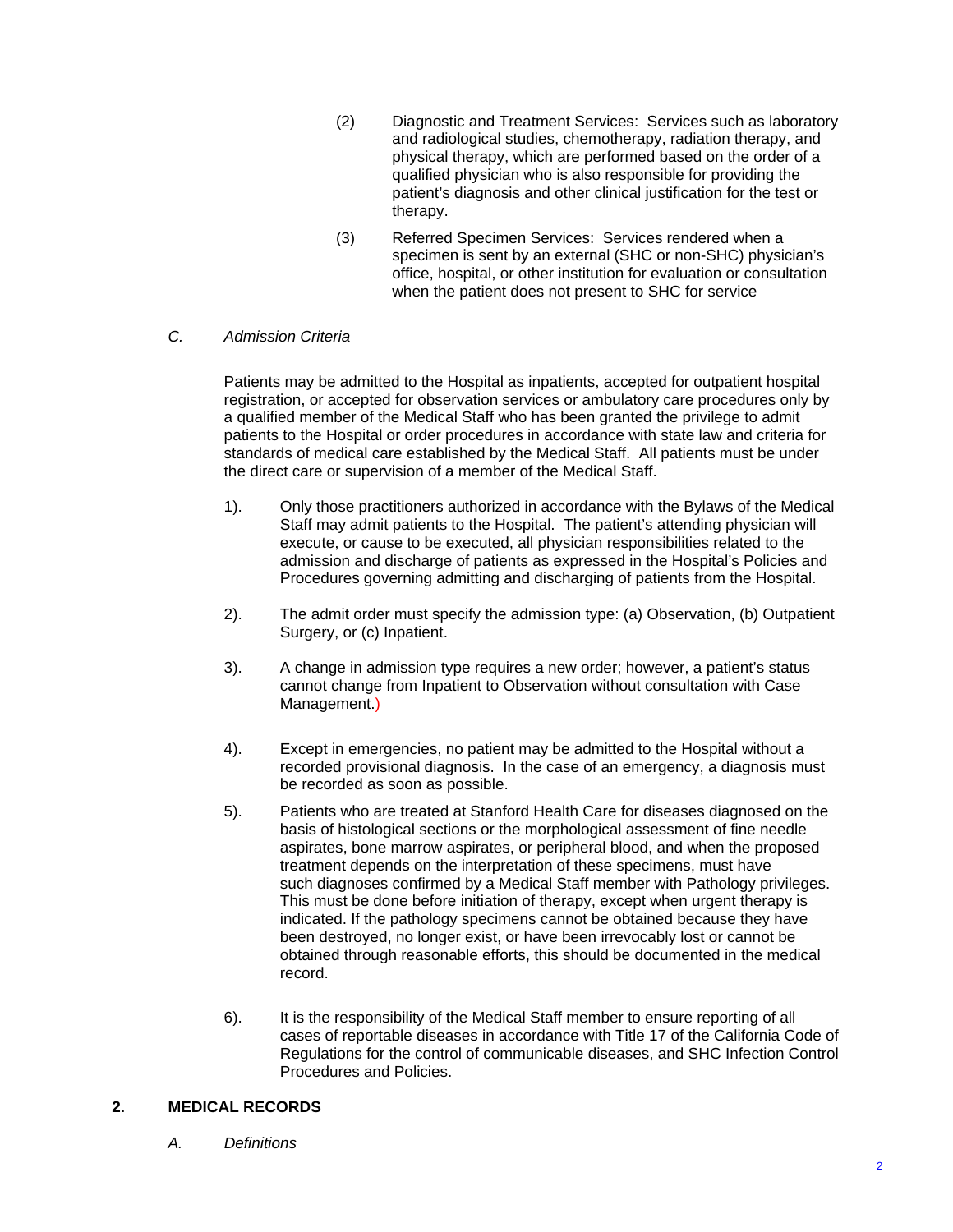A medical record consists of medical information that is specific to the patient, that is pertinent to the patient's care and treatment, and that is in the custody of the Hospital's Health Information Management Services Department. The information contained in the medical record, and any other patient-specific information, must be treated in accordance with all applicable legal and ethical rules related to the confidentiality of patient medical information.

*B. Access* 

Access to confidential materials by members of the Medical and other staffs of the Hospital, Hospital employees, and others is only permissible when the person seeking access is involved in the care of the patient or is engaged in peer review, risk management, Medical Staff credentialing, approved research, educational pursuit, or other specifically authorized activity. This requirement applies irrespective of the form in which confidential materials are maintained or stored and applies equally to information stored in hard copy form or electronically stored as follows:

- a. Traditional Paper Chart: legal record prior to 1/29/97. These charts are stored off-site and are retrievable by HIMS.
- b. Electronic Record: legal record from 1/29/97 to present. Any and all (electronic and/or handwritten) documents generated during a patient's stay that have been scanned or directly entered (from 4/25/08). The Electronic Record is stored in EPIC.
- *C. Required Medical Record Elements*

Elements required in a medical record include identification data; appropriate comprehensive history and physical examination; reports and consultations; clinical laboratory, radiology and other special reports; provisional diagnosis; medical or surgical treatments; operative reports; anesthesiology records; pathological findings; progress notes; final diagnosis; discharge notes; clinical summary; autopsy report; and other pertinent information such as Patient Advance Directives and Consent Forms.

- *D. Documentation Rules* 
	- 1). Unless otherwise stated in these Rules and Regulations, the content, form, nomenclature, permitted abbreviations, and timeliness requirements of all portions of and entries in the patient's medical record must be as stated in the Hospital's Policies and Procedures governing medical records.
	- 2) Entries must be legible and authenticated by the individual making the entry. Authentication is defined as a written or electronic signature, timed and dated.
	- 3). The attending physician is responsible for the timely preparation and completion of the patient Medical Record. Medical Record entries must be authenticated within two weeks following the patient's discharge.
	- 4). Medical student entries must include identification of student status and be counter-signed by a supervising physician.
	- 5). All entries must be dated and timed. Entries that are time sensitive in the delivery or documentation of care should be timed using the 24-hour clock. The following entries must be timed using 24-hour clock:
		- a. Orders
		- b. Post-operative notes immediately following surgery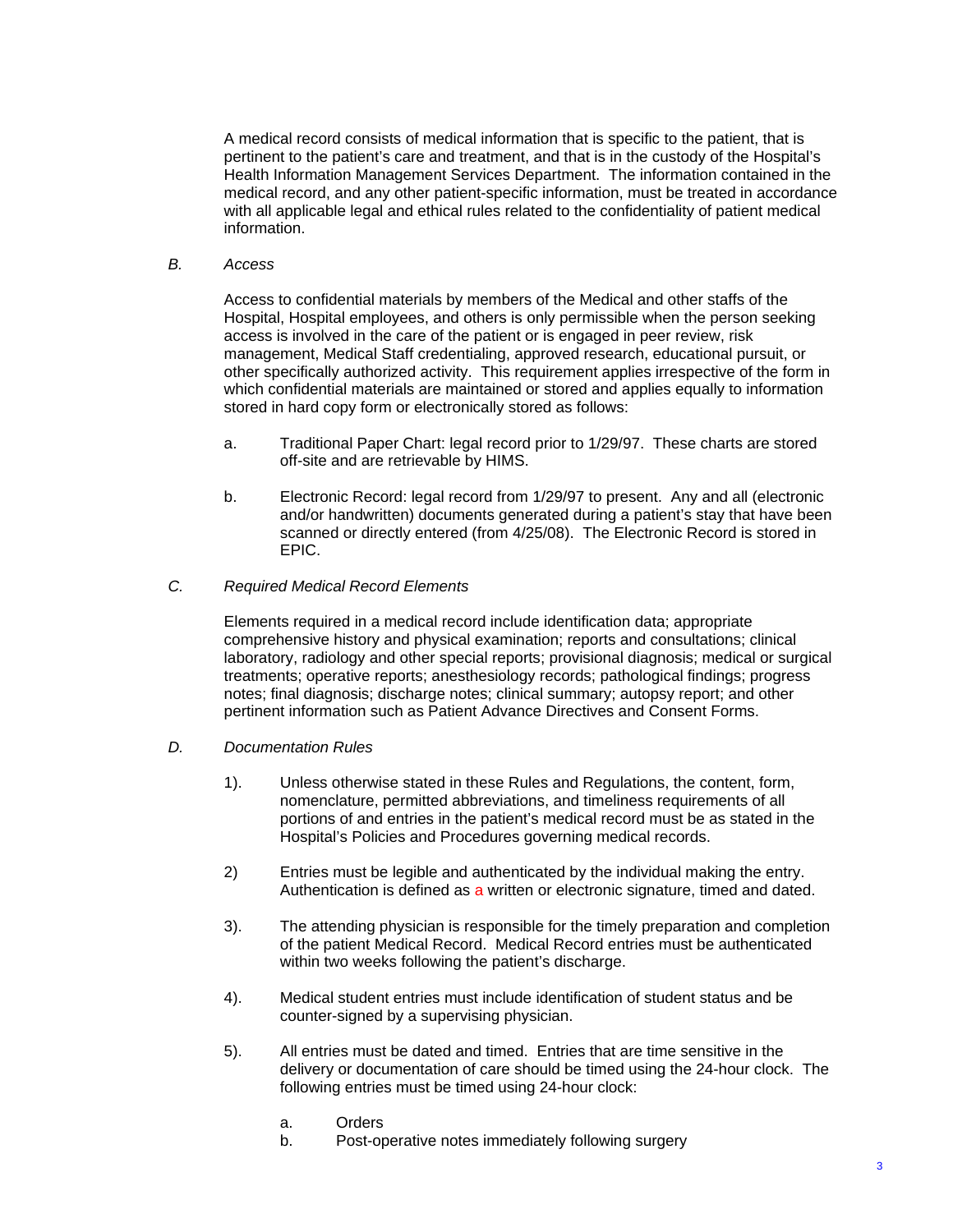- c. Forms that specify a time documentation requirement
- c. Administration of medications
- e. Restraint and/or seclusion application and removal
- f. Emergency Room log of patient arrival, discharge
- g. Anesthesia note immediately prior to induction
- 6) Symbols and abbreviations may not be used on the face sheet or in the final diagnosis but may be used within the medical record when approved by the Medical Staff.
- 7) A list of approved and unapproved symbols and abbreviations has been approved by the Medical Staff. Use of unapproved symbols and abbreviations has the potential to negatively impact patient care. No order for medications will be completed if the order contains a symbol or abbreviation on the *unapproved*  list until the physician has been contacted for order clarification. The Pharmacy and Therapeutics Committee and the HIMS Committee will monitor compliance with these requirements.
- 8) A clinic note should be entered into the medical record or dictated for each visit or consult within 24 hours of the encounter.
- 9) Effective 2021, outpatient New and Established patient clinic visit documentation, must conform with the Centers for Medicare and Medicaid Services (CMS) requirements (regardless of payer), including:
	- a. Chief complaint or reason for visit
	- b. Medically appropriate history
	- c. Medically appropriate exam
	- d. Assessment and plan
	- e. Time (if billing based on time)

 All *other* outpatient clinic visit documentation (i.e., consultation), must conform with the CMS 95 or 97 Documentation Guidelines for Evaluation and Management Services (regardless of payer), including:

- a) Chief complaint or reason for visit
- b) History of present illness
- c) Review of systems and pain evaluation
- d) Past family and social history
- e) Physical examination
- f) Assessment and plan
- 10) A focused medical assessment must be documented prior to or at the time of an invasive procedure or moderate sedation, and should include:
	- a. Presenting diagnosis/condition
	- b. Description of symptoms
	- c. Significant past medical history
	- d. Current medications
	- e. Any drug allergies
	- f. Indications for the procedure
	- g. Focused physical exam as indicated
	- h. Proposed treatment or procedures
- 11) Orders:
	- a. Orders for ancillary and diagnostic services must include the diagnosis (ICD code) and, as necessary, other appropriate information about the patient's diagnosis, or the sign(s) or symptom(s) providing the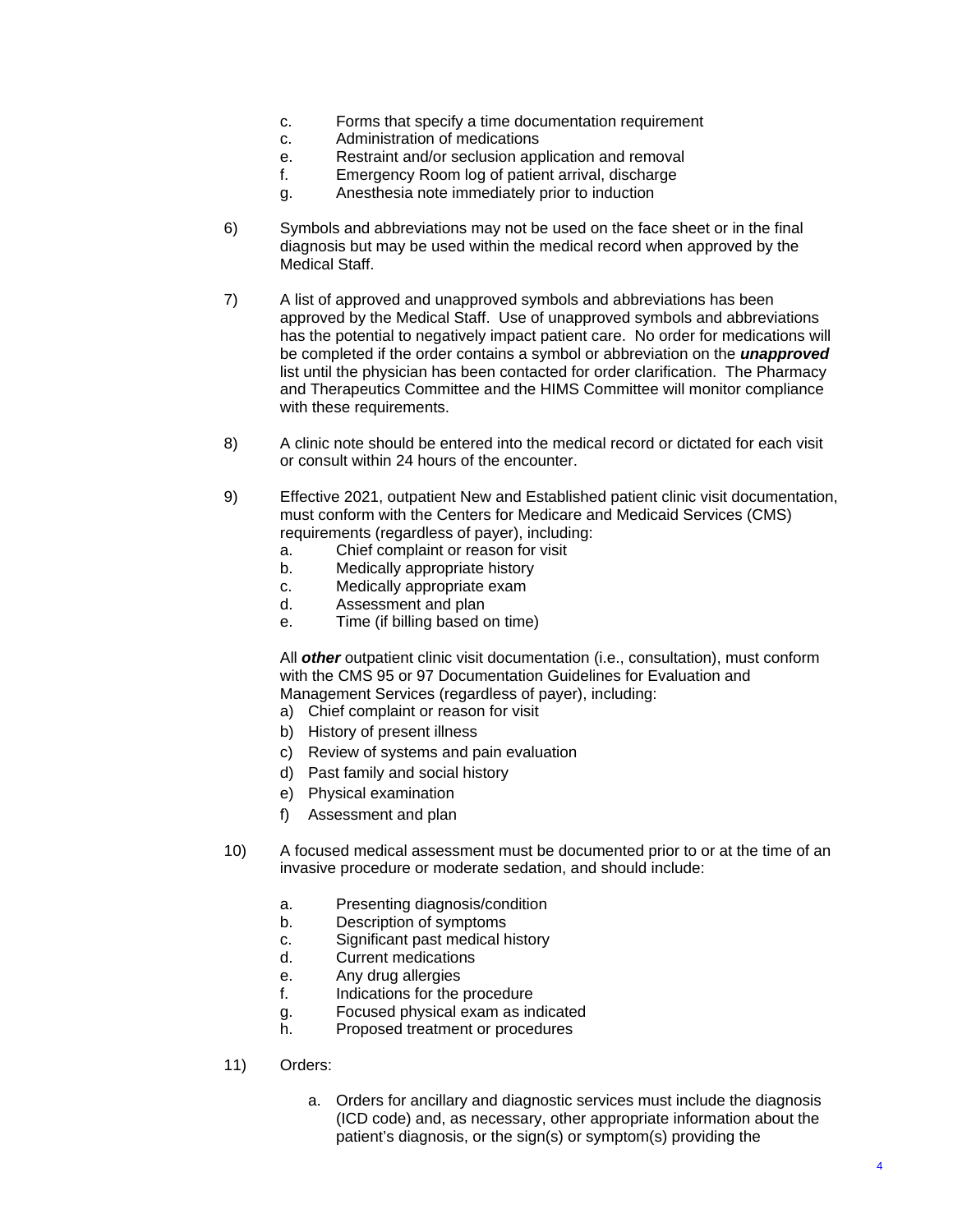justification for the service / treatment.

- b. An order for medication must comply with the Medical Staff's approved Policies and Procedures which govern the content of, and nomenclature and abbreviations permitted and *not* permitted in medication orders, both generally and for specific types of medications.
- c. For treatment orders, an explanation must be provided as appropriate.
- 12) Documentation of phone consultations must be included in the medical record.
- 13) All clinical e-mail correspondence with patients must be maintained with the legal, medical record in accordance with SHC policy "Electronic Mail Use Between Provider and Patient". This should include the patient's initial question and the clinical response.
- 14) The summary lists will be revised when the medical condition/diagnosis changes, medications are discontinued or changed, the patient has undergone additional surgical procedures and/or when there is a change in allergy status.
- 15) Education and instructions provided to the patient and family should be documented in the record.

# **3. CONSENT AND DISCLOSURE**

#### *A. Informed Consent*

Unless an emergency exists, no care or treatment may be rendered to any patient in the Hospital, Emergency Department, or Clinics without a written consent signed by the patient or his/her properly designated representative. In an emergency situation, when immediate services are required to alleviate or prevent severe pain, disability, or death, and the patient lacks capacity to give consent for the services required, the physician recommending treatment to the patient must follow Hospital policies and procedures regarding obtaining consent from a properly designated representative, such as a surrogate, or providing treatment pursuant to the emergency exception if applicable. Except in an emergency situation as defined above, proper informed consent is a prerequisite to any procedure or treatment that is considered complex based on medical judgment, and includes, but is not limited to the following situations:

- 1. Operative procedures
- 2. Invasive procedures that have the potential for serious risks and adverse reactions
- 3. Blood transfusions or other use of blood products
- 4. Planned use of moderate sedation
- 5. Electroconvulsive therapy

The informed consent discussion should include at least information about the specific procedure or treatment, the reasonably foreseeable risks and benefits of the treatment, and the reasonable alternatives for care and treatment. Further information on what is required in the discussion and what must be documented is found in the Administrative Manual Policy *Informed Consent*.

In all surgical procedures, the physician in whose name the permission for the operation is obtained must participate in person or as a member of the operating team and must be present during the critical portion(s) of the procedure. Such participation may not be delegated without the informed consent of the patient or the patient's properly designated representative.

*B. Disclosure of Unanticipated Outcomes and Medical Errors*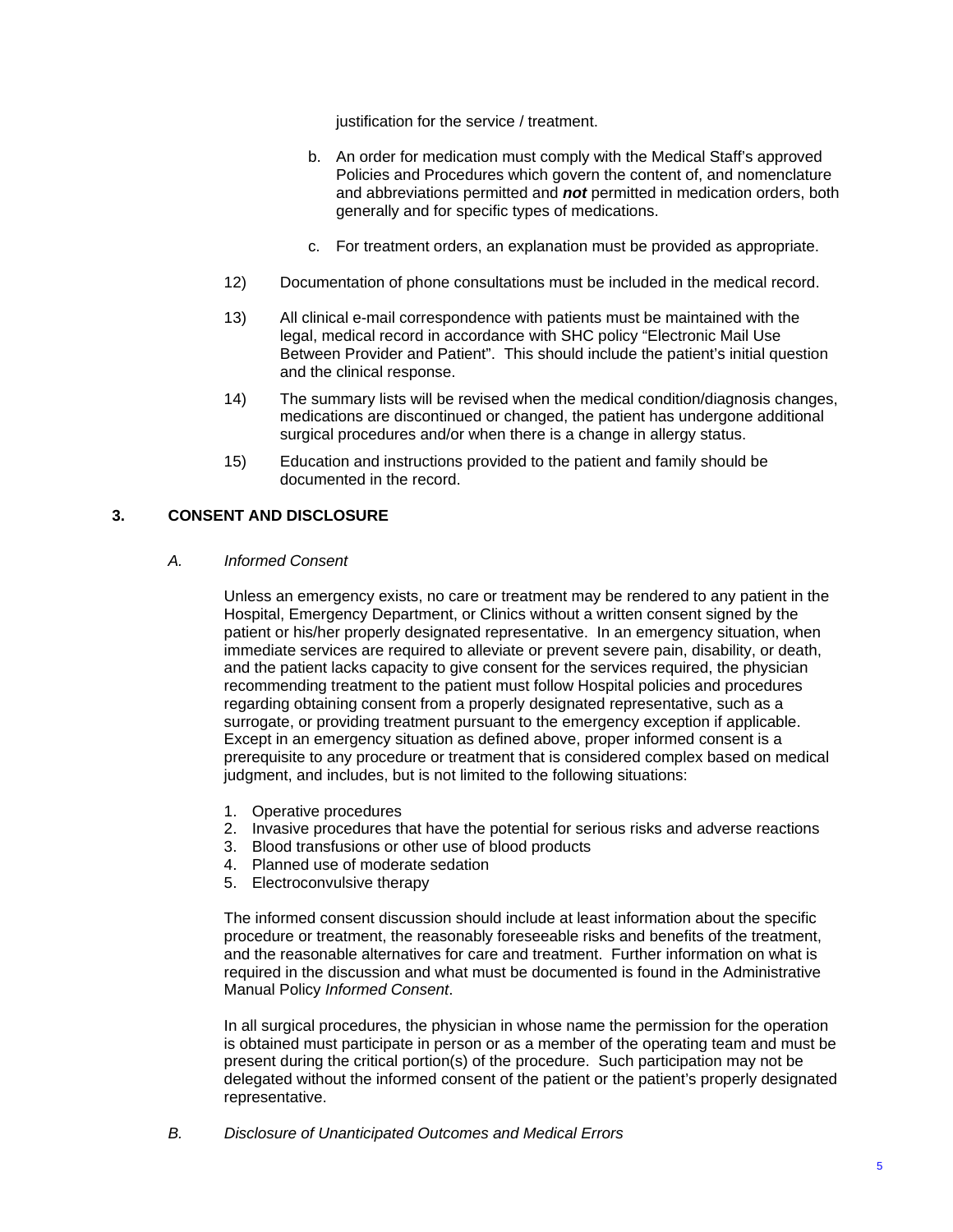- 1) Definitions*:* 
	- a) Adverse Event: A detrimental effect from a diagnostic test, defect, failure and/or error within the healthcare system, medical treatment or surgical intervention
	- b) Unanticipated Outcome: A result that differs significantly from the anticipated result of a treatment or procedure
- 2) Disclosure

The attending physician responsible for the patient's care, or his/her designee as appointed by the Chief of Staff, will serve as the primary communicator of an unanticipated outcome or adverse event to the patient and/or family/legal guardian. The person designated as the primary communicator with the patient/family must document in the progress notes of the patient's medical record what was communicated to the patient/family and any response or other discussion.

### *C. Sterilization*

Sterilization procedures are to be performed only in accordance with applicable federal and State law and must adhere to the procedures outlined in the SHC Informed Consent for Sterilization or Hysterectomy policy. Physicians planning to perform sterilization procedures must carefully reference these requirements and should seek advice from Risk Management to ensure that all elements of the consent process are met whenever there are any concerns about the consent process.

## **4. RESEARCH**

- A. Any research project conducted in the Hospital or Clinics involving human subjects must be approved by the Administrative Panel on Human Subjects in Medical Research (the Investigational Review Board or "IRB") of Stanford University School of Medicine.
- B. The Medical Staff Member who is participating as a Principal Investigator in a research protocol involving human subjects is responsible for submitting the research protocol for approval to the IRB of Stanford University School of Medicine and complying with all IRB requirements relating to the provision of care and treatment of a patient under an approved research protocol.
- C. All research projects must be conducted in accordance with the Medical Staff Policy on Clinical Research, and any applicable SHC policy. Confidentiality is maintained in accordance with SHC HIPAA Research policy.
- D. If there is uncertainty as to whether a proposed plan of care should be designated as research (vs. "innovative care"), the SUMC Innovative Care Guidelines should be consulted.

## **5. PATIENT ASSESSMENT**

- A. *H&P Requirements* (Must be documented by a member of the SHC medical staff, housestaff, or an Advanced Practice Provider with the appropriate privileges.)
	- 1. A history and physical examination (H&P) must be completed no more than 30 days before or 24 hours after inpatient or outpatient admission. If the H&P was completed within 30 days before admission, an updated examination, also known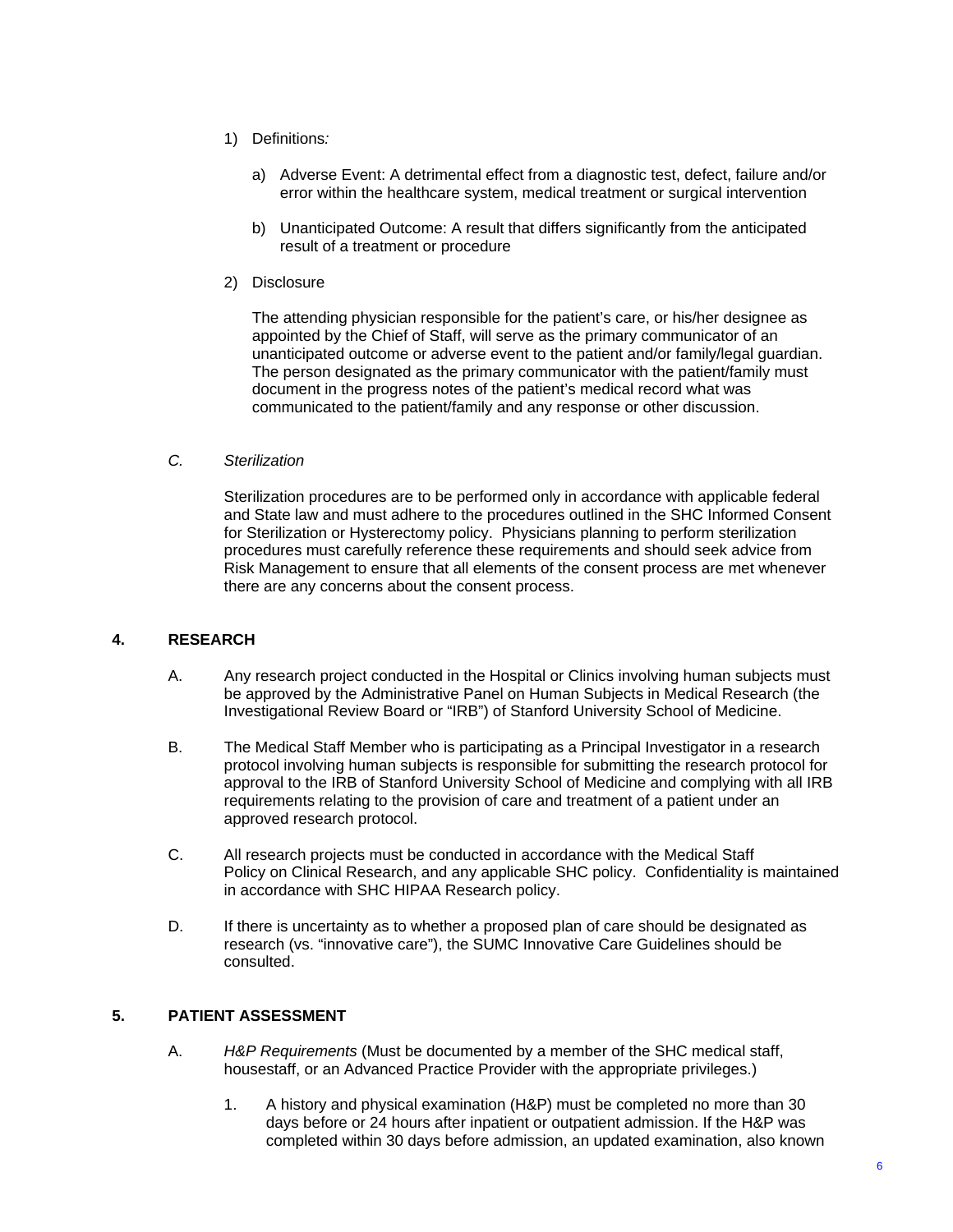as an H&P Interval, must be completed and documented within 24 hours after admission.

- 2. The H&P must be completed for every patient prior to surgery, or a procedure requiring anesthesia services, except in emergencies. In all cases, except for emergencies, the H&P and/or H&P Interval must be completed and documented before the surgery or procedure takes place, even if that surgery occurs less than 24 hours after admission or registration.
- 3. The History and Physical will include, at minimum, the following components and any other information deemed to be relevant by the examining provider:
	- Chief Complaint
	- History of Present Illness
	- Medications and Medication Allergies
	- Review of Systems
	- Physical Examination
	- Assessment Including Provisional Diagnosis
	- Treatment Plan
- 4. The H&P Interval will indicate that the H&P was reviewed, the patient was examined, any changes that have occurred, or that "no changes" have occurred in the patient's condition. In the case of a surgical update, it will also confirm that indications for the procedure are still present.
- 5. In addition to the H&P requirements above, patients undergoing sedation or anesthesia care must also have a Pre-Anesthesia Assessment. The assessment is performed and documented prior to the induction of sedation/anesthesia and considers data from other assessments.
- 6. The H&P requirement does not apply for Emergency Surgery; however, an H&P must be documented as soon as possible after surgery.

#### **6. PLANNING CARE, TREATMENT AND SERVICES**

*A. Orders*

All orders for treatment must be in writing or entered into the electronic medical record, dated and timed. Orders written by an individual who is not a medical staff member, housestaff member, or Advanced Practice Provider (NP or PA) authorized to enter orders must be cosigned by the supervising physician prior to implementation.

#### *B. Verbal/Telephone Orders*

Verbal/telephone orders may be issued by members of the medical staff, housestaff, or Advanced Practice Providers authorized to write orders to licensed nursing personnel (RN's) and registered pharmacists. Verbal/telephone orders appropriate to their discipline may be given to any licensed physical therapist, occupational therapist, speech-language pathologist, registered laboratory technologist, registered MRI technologist, registered nuclear medicine technologist, registered sonographer, registered x-ray technologist, or dietician.

Verbal/telephone orders may be issued only if the circumstances are such that an immediate order is required, and it would be impractical for the prescriber issuing the order to do so in writing or to directly enter the order into the electronic medical record.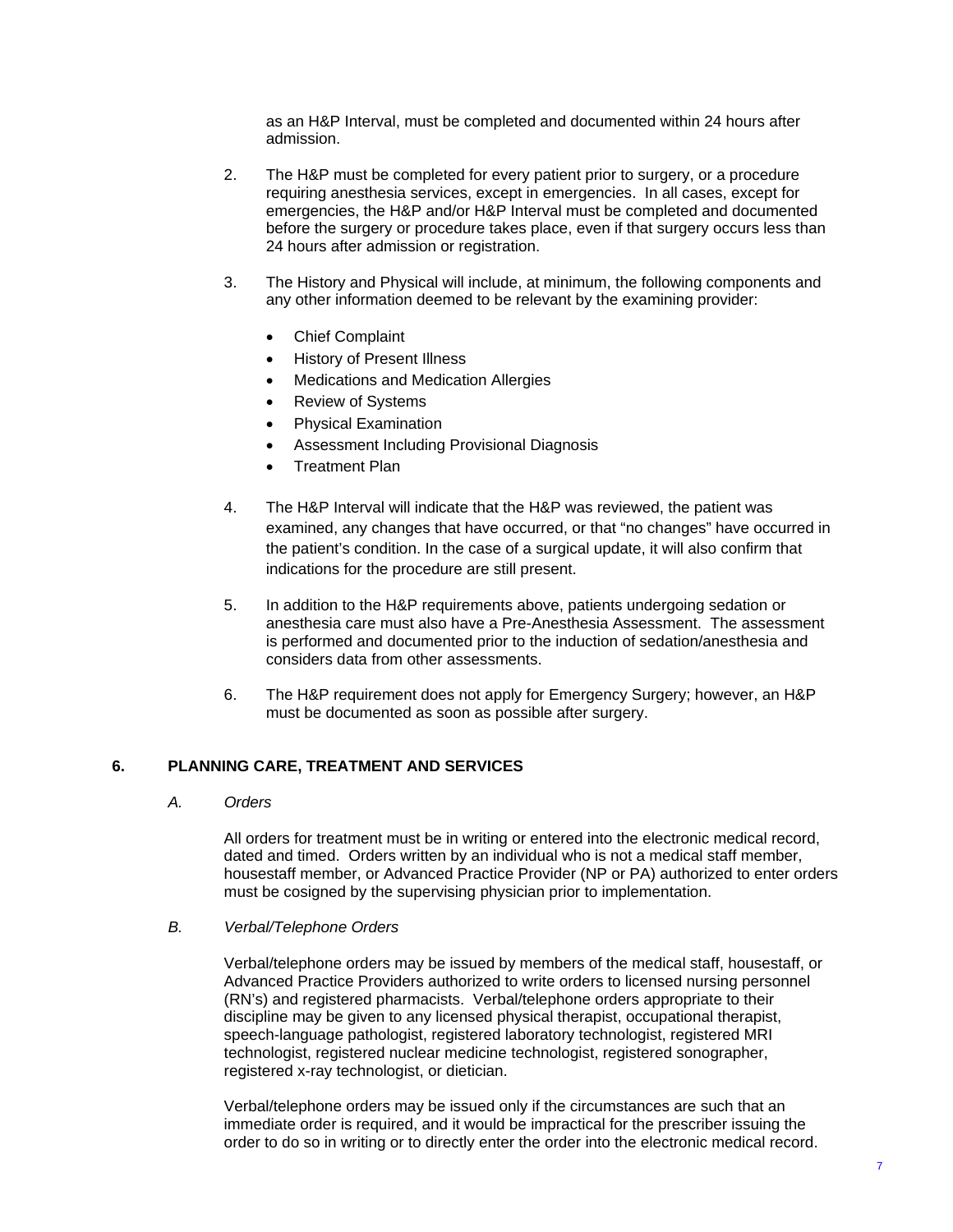- 1) Verbal/telephone orders are appropriate in the following situations:
	- a. Emergency
	- b. If person placing the order is physically unavailable and does not have access to the Electronic Medical Record system
	- c. If the physician/clinician is performing a procedure
- 2) The ordering provider must identify him/herself, and the person receiving the verbal order will read back this identifier as a part of the order transcription process.
- 3) For Electronic Medical Record, the provider must remain on the phone if asked by the person receiving the verbal order while the order is entered to ensure that the desired order is available in the system and that any alerts are addressed.
- . 4) Verbal/telephone orders must be signed within 48 hours by the prescribing practitioner or by attending or covering physician. The physician to whom the verbal order is attributed should cosign it, authenticating authorship and confirming the accuracy, content, and patient identifiers. Members of a Physician Team may cosign verbal orders for any other member of that team if they are sufficiently familiar with the clinical circumstances and appropriateness of the order. (See SHC Order Policy).

## **7. MEDICATIONS**

An order for medication must comply with the Medical Staff approved Medication Policies and Procedures which govern the content of abbreviations and nomenclature permitted in medication orders, both generally and for specific types of medications.

- *A.* Complete medication orders must include the name of the drug, dosage, frequency of administration, route of administration, date, time, and signature of the prescriber. There should be a documented diagnosis, condition, or indication for each medication ordered.
- *B*. Orders documented by medical students must be reviewed and counter-signed by a physician prior to implementation.
- *C*. Medications brought by or with the patient to SHC may not be administered to the patient unless all of the following conditions are met:
	- 1) The drugs have been specifically ordered by the patient's physician or APP and the order entered in the patient's medical record. The order must include the drug name, dosage, frequency, and route.
	- 2) The drugs have been positively identified and examined for lack of deterioration by the pharmacist or physician and have been re-labeled, if necessary, by the pharmacist to provide adequate identification for those responsible for administering the drug.
	- 3) The drugs are approved agents for in-hospital use as described in the Patient's Own Medication Policy.
- *D*. Upon transfer of the patient to the Operating Room, all medication orders are canceled and must be rewritten. It is not acceptable to write a statement such as "Resume all medications orders"; complete orders for each medication must be documented. If there is a change in Service (e.g. Medicine, Surgery) and/or the physician responsible for the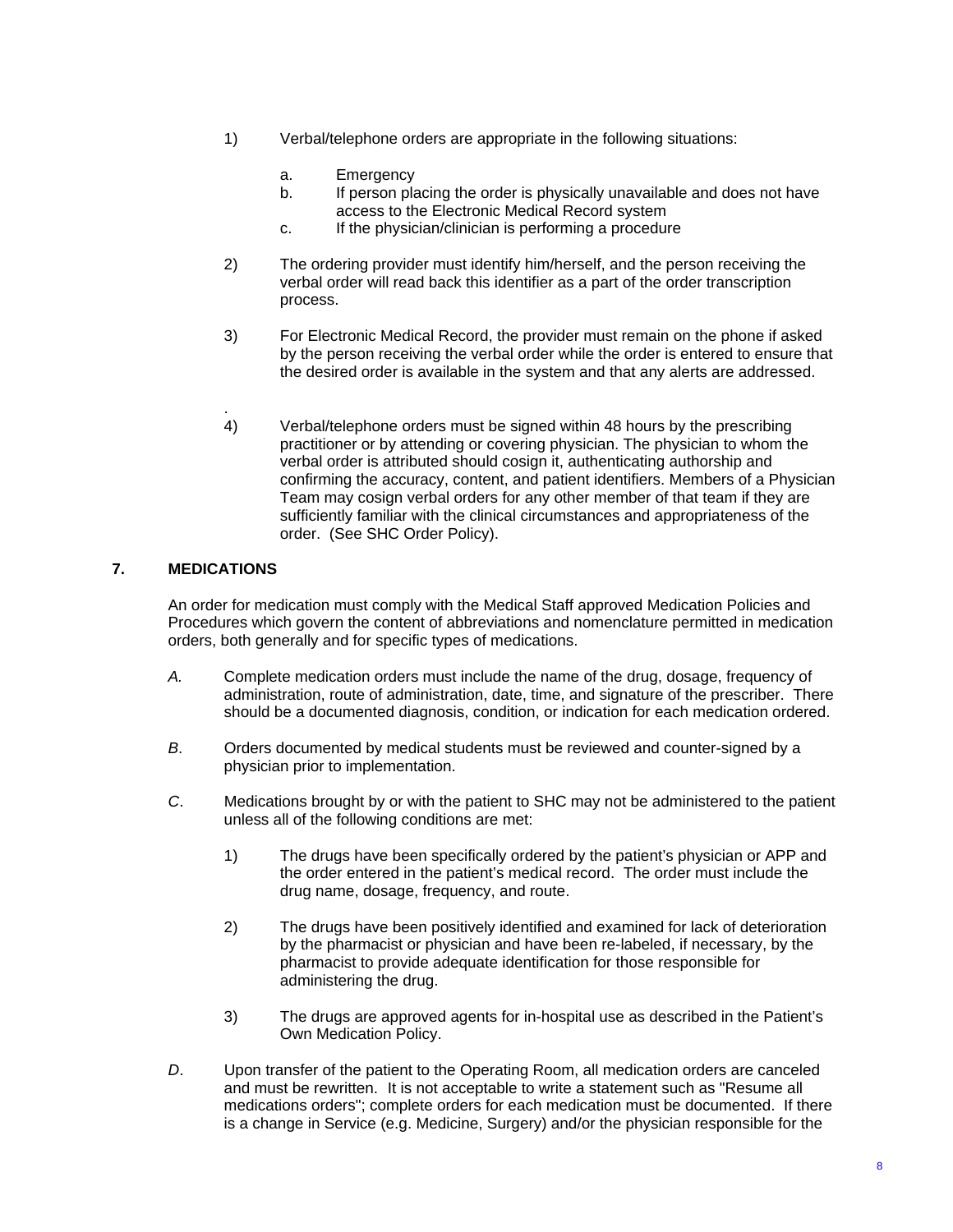patient, all orders for the patient must be reviewed by the new Service and/or physician and reaffirmed or discontinued via order documented in the patient's chart.

- *E*. Only those drugs listed in the SHC Drug Formulary may be administered to inpatients, with the exception of (1) those obtained by the Non-Formulary Drug Procedure; (2) those employed in research protocols approved by Stanford University Medical Center's Administrative Panel on Human Subjects in Medical Research; (3) those employed for purposes of direct therapeutic benefit to a particular patient in an emergency, when approved by the Chief of Staff or the Chief's designee, or (4) those brought by or with the patient to SHC, if all of the conditions in 7.C above have been met. Investigational drugs may be used in accordance with applicable State and federal laws and regulations as well as policies adopted by the Pharmacy and Therapeutics Committee. (See Stanford Health Care Administrative Manual for detailed procedures and policy for the handling and administration of investigational drugs).
- *F*. Medication ordering and administration must comply with all the Medication Administration Requirements Procedures such as using patient specific information, monitoring the effects of the medications, not using SHC unapproved abbreviations, etc.
- *G*. The Physician or APP is responsible for ensuring that an indication or diagnosis is present in the medical record for every medication prescribed.

### **8. PROVIDING CARE, TREATMENT AND SERVICES**

#### *A. Daily Care of Patients*

A hospitalized patient must be seen by the attending physician or a member of the housestaff, APP, or appropriate covering physician, at least daily or more frequently as required by the patient's condition or circumstances.

A progress note must be documented on each patient daily in sufficient detail to allow formulation of a reasonable picture of the patient's clinical status at the time of observation.

## *B. Follow-Up on Outpatient Test*

An attending physician who orders medical tests on an SHC outpatient must ensure that the results of such tests are reviewed (by a physician or appropriated Advanced Practice Provider) no later than 2 business days after those results appear in the electronic medical record (or are made available via fax, mail or other means).

#### *C. Consultations*

- 1). It is the responsibility of the Medical Staff through the Chiefs of Services and Medical Directors to see that members obtain timely consultations when appropriate and when requested by the Chiefs of Services, Medical Directors, or Chief of Staff. Services may specify the minimum criteria as to when a consultation is required. Consultations must show evidence in the Medical Record of the consultant's review of the patient's record, his/her pertinent findings on the examination of the patient, and the consultant's opinion and recommendations. In case of emergencies, a nurse is authorized to seek appropriate medical consultation if the responsible attending or housestaff physician is not available.
- 2). Two types of consultations may be obtained. Each involves different levels of patient care management and overall responsibility on the part of the consultant.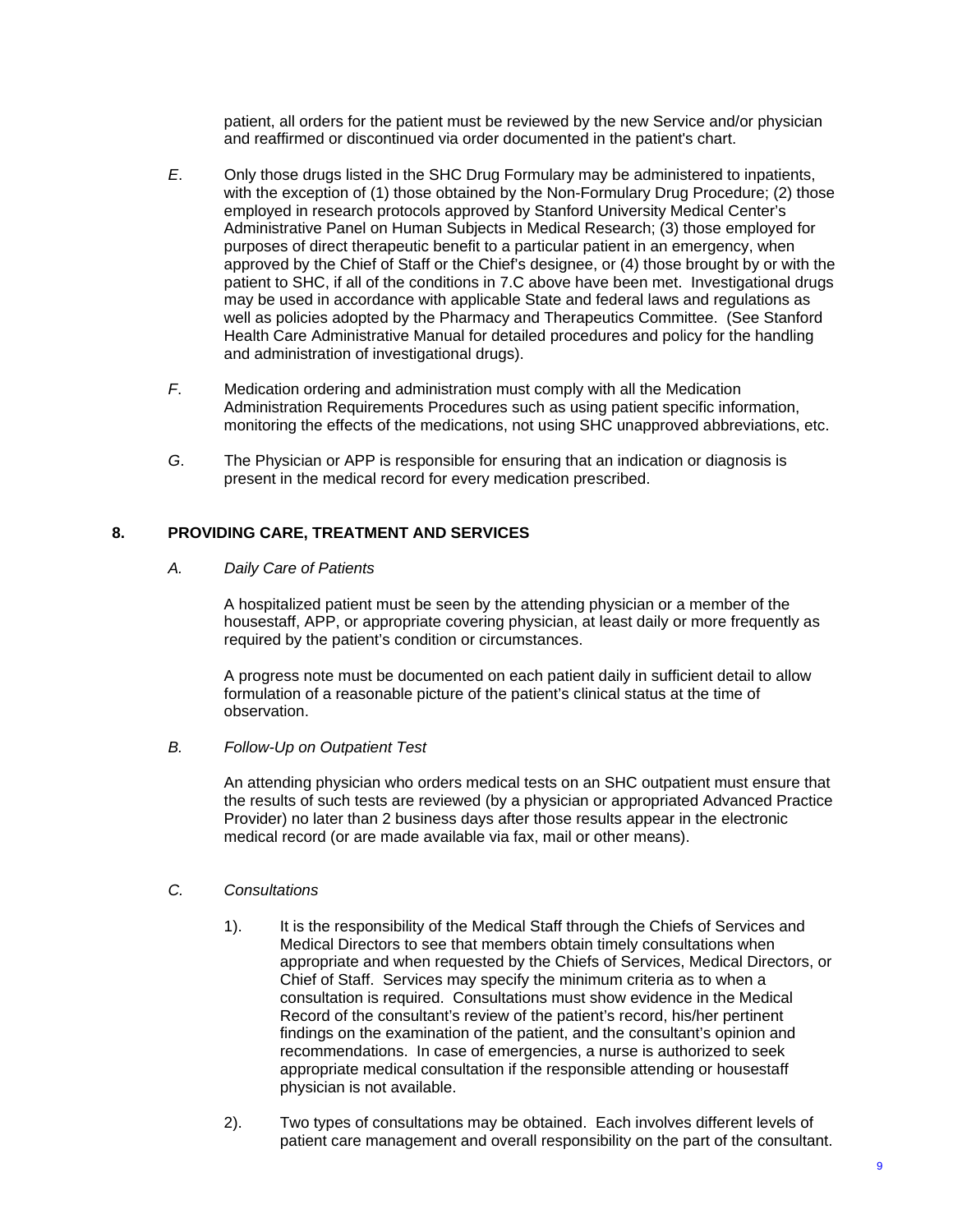- a. "Consultation only" is ordered when the attending physician wishes the consultant to review the patient's records and pertinent findings to render an opinion and make treatment recommendations. The consultant is not directly involved in patient management, does not place orders in the chart, or have overall responsibility for the patient's care.
- b. "Consultation and management" is ordered when the requesting attending physician wishes the consultant to place orders in the chart and participate directly in patient care management.
- 3). Patients who exhibit significant psychiatric illness with acute exacerbation of symptoms or new onset of symptoms while hospitalized will be referred for an evaluation by a psychiatrist on the medical staff as outlined in the Service Rules and Regulations and hospital policy, if the attending physician believes that management of the patient is beyond his/her scope of practice. Patients with alcohol/drug abuse/intoxication/dependence will be referred for psychiatric evaluation if the attending physician believes management of the patient is beyond his/her scope of practice. Consultation will involve diagnostic evaluation, acute management suggestions and assistance, and referral for outpatient treatment as indicated.
- *E. Sedation and Anesthesia*
	- 1). Prior to sedation and anesthesia, a pre-anesthesia evaluation must be completed, including:
		- a. A focused H&P with particular attention to
			- (1) Any history of adverse or allergic drug reactions with anesthesia or sedation
			- (2) NPO status
			- $(3)$  Level of consciousness<br> $(4)$  Airway assessment
			- (4) Airway assessment
			- (5) Brief description of the planned procedure(s)
			- (6) Planned anesthesia type, including risks, benefits, and alternatives
		- b. Determination of ASA classification
	- 2) At the time of sedation and anesthesia:
		- a. Prior to induction of anesthesia or sedation vital signs and oxygen saturation must be updated.
		- b. Immediately prior to the use of moderate or deep sedation or the induction of anesthesia, re-evaluation of the focused H&P must be done.
		- c. Physiological parameters including (but not limited to) vital signs and oxygen saturation must be measured and assessed throughout anesthesia and documented on the anesthesia record or procedure room record.
	- 3) A post anesthesia follow-up report by the individual who administered the sedation or anesthesia must be documented within 48 hours after the procedure that necessitated sedation or anesthesia and should
		- (a) Be recorded on the Anesthesia Assessment Form.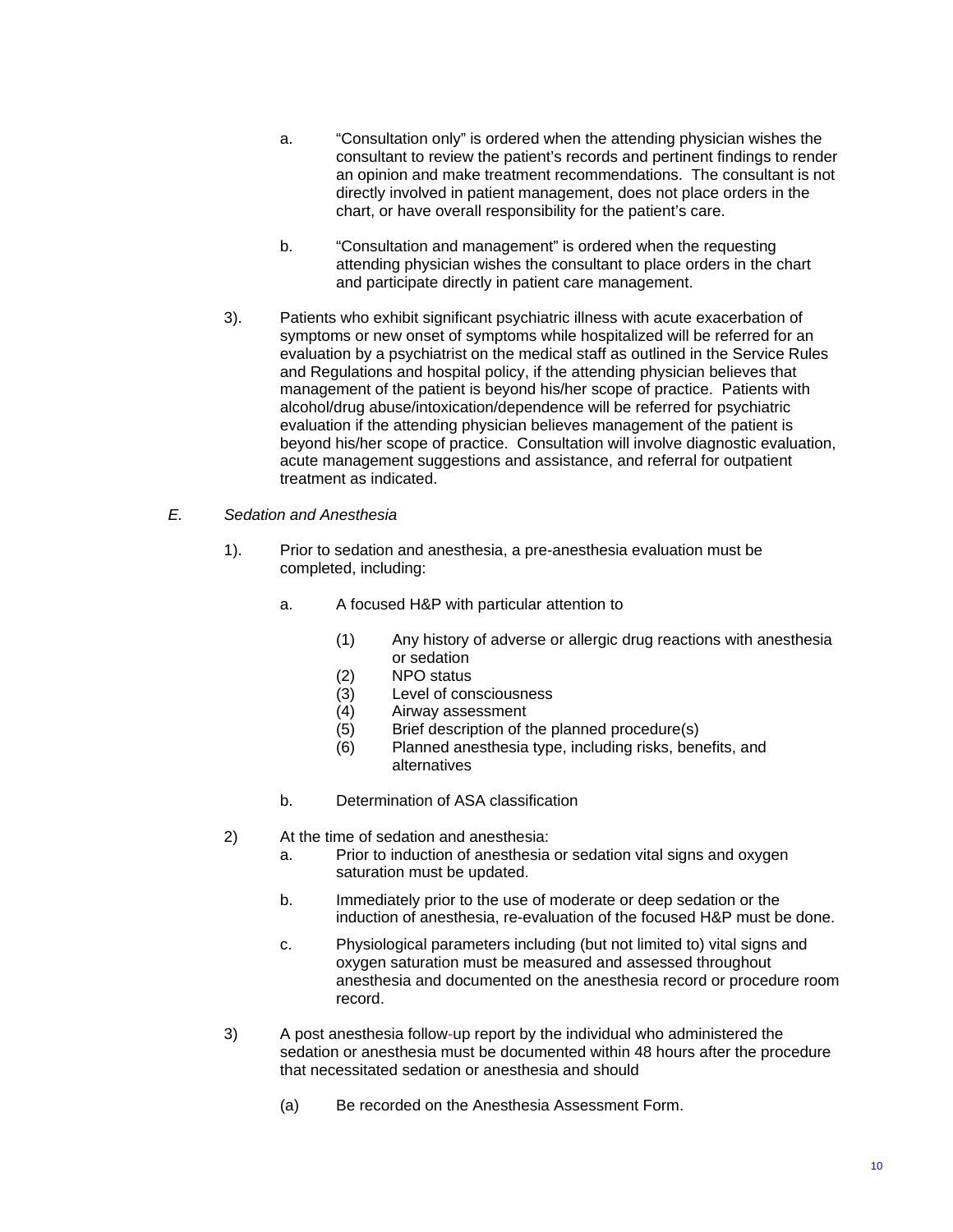- (b) Specifically document any intra-operative or postoperative anesthesia complications.
- *F. Operative Care of Patients* 
	- 1) Either a full operative or procedure report, or a brief operative or procedure note must be documented immediately following surgery or a procedure (inpatient or outpatient) that requires anesthesia, or deep or moderate sedation before the patient is transferred to the next level of care. If a brief operative or procedure note is written prior to transfer of the patient to the next level of care, a full operative or procedure report must be documented or dictated within 24 hours after the procedure.

If the practitioner performing the operation or procedure accompanies the patient the next area of care, the note or report can be written in the next level of care area. If the practitioner accompanies the patient when they are transferred from the procedure room to the next area of care, the report may be written in the next area of care. Documentation may be performed by any member of the housestaff or an APP who was present and directly participated during the entire procedure. Documentation must include the following

- a. The **brief** immediate operative or procedure note *must* include *all* the following elements without omission or reference to a record not yet available at time of documenting the note
	- 1. The name(s) of the practitioner(s) who performed the procedure and his or her assistant(s)
	- 2. The name of the procedure(s) performed
	- 3. Complications/findings of the procedure, or indicate "none", if there were no complications/findings
	- 4. Any estimated blood loss, or indicate "none", if there was no blood loss
	- 5. Any specimen(s) removed, or indicate "none", if there were no specimens removed.
	- 6. The postoperative diagnosis
- b. The **full** operative or procedure report must include **all** of the elements of the brief operative or procedure note, *plus* the following:
	- 1. Pre-op diagnosis<br>2. Post-op diagnosis
	- Post-op diagnosis
	- 3. Type of anesthesia or sedation
	- 4. Description of the procedure
	- 5. Date and time of procedure
- 3) The documentation of reports required by this section may be delegated to a member of the housestaff or an APP who was present and directly participated during the entire surgery or procedure. The level of involvement of the attending physician (e.g. "was present and directly participated during the entire procedure") must be clearly documented by either the housestaff or by the attending physician. If the housestaff provides the documentation, the attending physician must document an attestation statement confirming his/her level of involvement.
- 2) The documentation of reports required by this section may be delegated to a member of the housestaff or an APP who was present and directly participated during the entire surgery or procedure. The level of involvement of the attending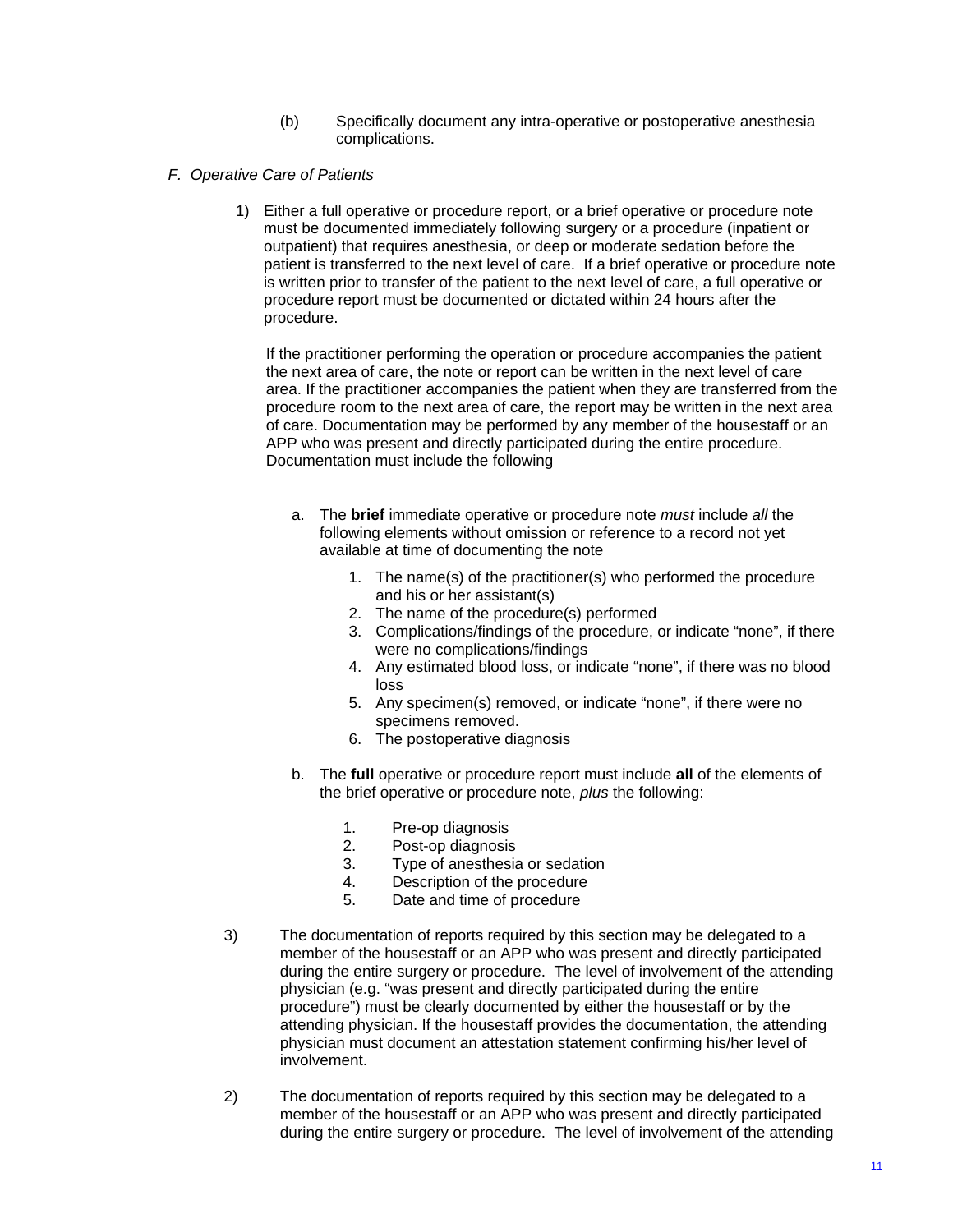physician (e.g. "was present and directly participated during the entire procedure") must be clearly documented by either the housestaff or by the attending physician. If the housestaff provides the documentation, the attending physician must document an attestation statement confirming his/her level of involvement.

## **9. COORDINATING CARE AND TREATMENT**

#### *A. Discharge/Death*

- 1). Patients may be discharged only on the order of the responsible physician or allied health practitioner or his/her designee. It is the responsibility of the attending physician, dentist, or podiatrist to plan discharge in a timely and coordinated fashion. The responsible practitioner is obligated to communicate to a referring doctor all appropriate medical information and provide the same information to any institution or agency to which a patient is referred following discharge from the hospital. For patients who have been in the hospital for a period of more than 48 hours, the patient's discharge summary should either be documented in the medical record or dictated within 48 hours of discharge. For patients with a stay less than 48 hours the final progress note may serve as the discharge summary and must contain the outcome of hospitalization, the case disposition, and any provisions for follow-up care. All inpatient deaths must have a death summary regardless of length of stay. The discharge or death summary must be completed by the discharging practitioner within fourteen (14) days of discharge.
- 2) If a patient leaves SHC against medical advice, this must be documented in the patient's medical record and the patient should be asked to sign the appropriate release form.
- 3) Discharge Summary
	- a. The Discharge Summary can be directly entered in the electronic health record or dictated for transcription.
	- b. The content of the discharge summary should be consistent with the rest of the record and includes:
		- (1) Admitting date and reason for hospitalization
		- (2) Discharge date
		- (3) Final diagnoses
		- (4) Succinct summary of significant findings, treatment provided and patient outcome
		- (5) Documentation of all procedures performed during current hospitalization and complications (if any)
		- (6) Condition of patient upon discharge and to where the patient is discharged
		- (7) Discharge medication, follow-up plan, and specific instructions given to the patient and/or family, particularly in relation to activity, diet, medication, and rehabilitation potential
- 4) Death Summary
	- a. The Death Summary is entered in the electronic health record or dictated for transcription.
	- b. The content of the death summary should be consistent with the rest of the record and includes: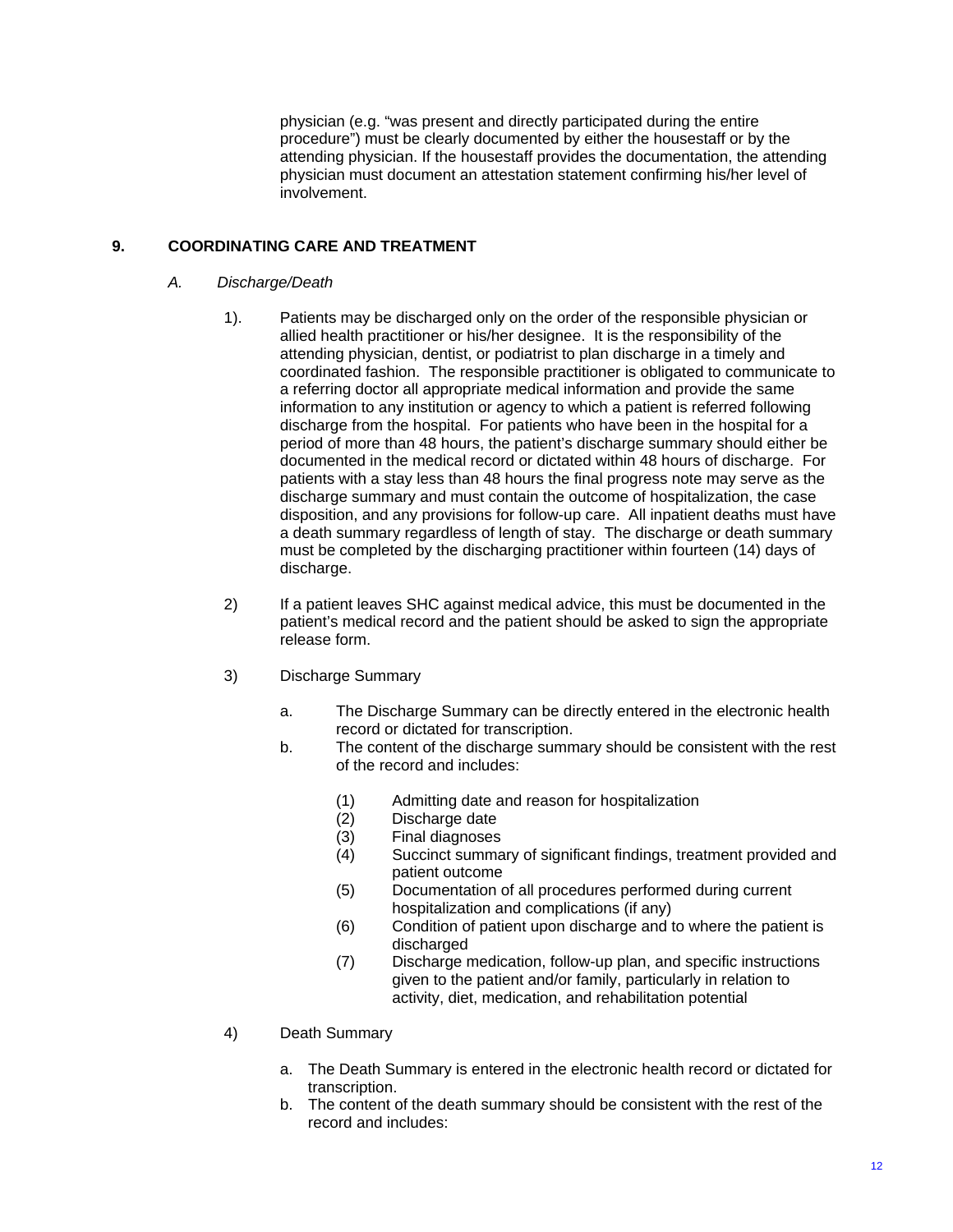- (1) Admitting date and reason for hospitalization
- (2) Date of Death
- (3) Final diagnoses
- (4) Succinct summary of significant findings, treatment provided and patient outcome
- (5) Goals of Care if patient was placed on DNR/palliative/comfort/hospice care status
- (6) Documentation of all procedures performed during current hospitalization and complications (if any)

#### *B. Patient Death*

In the event of death, the patient must be pronounced dead by a licensed physician or APP. The physician pronouncing the death is responsible for determining whether the death is reportable to the County Coroner's Office and must make such reports in accordance with the applicable California laws. The body may not be released from SHC until an appropriate entry by a licensed physician has been made and signed in the patient's medical record. Policies with respect to the release of bodies must conform to California law.

## **10. RULES PERTAINING TO SPECIFIC PATIENT SITUATIONS**

### *A. Autopsy*

Unless otherwise required by the Coroner, an autopsy may be performed only with a written consent, signed in accordance with applicable law. In the event of a patient death in the Hospital, the physician/Service is expected to attempt to obtain permission to perform an autopsy from the appropriate legally authorized person.

Autopsies are performed by the SHC Pathology Department. The Medical Staff, and specifically the attending physician, should be notified of the time and place an autopsy is performed. The complete post-mortem report should be made part of the medical record within three (3) months.

## *B. Suicidal Patient*

For the protection of patients, the Medical and Nursing Staffs, and SHC, the following standards are to be met in the care of the patient who is determined to be potentially suicidal:

- 1) Psychiatric consultation must be obtained immediately (or as soon as the patient's condition permits if the suicide attempt has rendered him/her unconscious) after a patient has threatened suicide or made a suicide attempt.
- 2) Prior to the consultation, the physician in charge of the care should evaluate the type of immediate care the patient requires and write the appropriate orders which might include one or more of the orders described in the SHC "Emotionally Distressed/Suicidal/Alcohol and/or Substance Abuse Patient Plan of Care" policy.
- 3) If a patient's medical history or symptoms suggest a problem with alcohol and/or other drugs, the attending physician is encouraged to seek information and/or consultation regarding alcohol and drug treatment services to assist with detoxification, referral to community resources or treatment sources, and other support.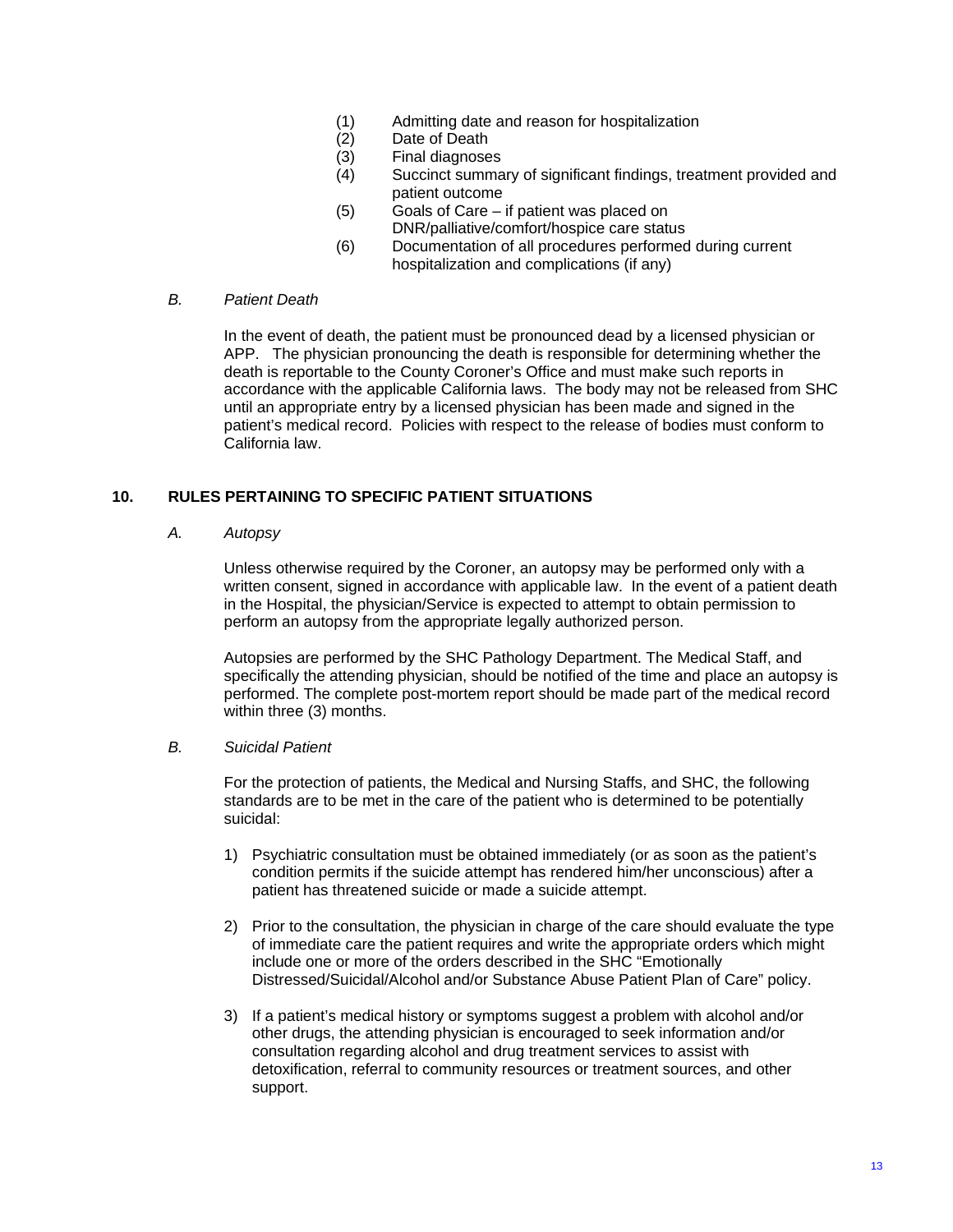#### *C. Restraints and Seclusion*

A restraint or seclusion may only be used if needed to improve the patient's well-being or to protect the safety of other persons, and less restrictive interventions have been determined to be ineffective.

A member of the medical staff, housestaff, or an Advanced Practice Provider with the appropriate privileges may order restraints.

The order for restraint or seclusion must comply with the medical staff approved Hospital policy on restraints and seclusion. Standards for restraint and seclusion care exist in the SHC policy for Restraint and Seclusion. Seclusion may only be used in the psychiatry unit and the Emergency Department.

The use of restraints and seclusion to manage violent or self-destructive behavior requires the practitioner to evaluate the individual in person within *one hour* of restraint or seclusion application.

The use of restraints for safety concerns in the delivery of the patient's medical-surgical care (i.e. for non-violent patients or patients who are not self-destructive) requires a physician, APP, or LIP order prior to application of restraints. If a physician, APP, or LIP is unavailable, and an RN who has successfully demonstrated competence in assessment for restraint has applied restraints for patient protection, a verbal or written order must be placed within 12 hours of the application of the restraint. The patient must be examined by a physician within 24 hours of the initiation of the restraint, and a written order entered into the medical record.

Hospital policy specifies the time within which an order must be obtained after each use of restraint or seclusion and the maximum time for the use of either intervention. PRN orders are not allowed. Restraints are time-limited to no more than one calendar day or 24 hours from the original order. The physician, APP, or LIP must do a face-to-face examination of the patient and renew the order at least once each calendar day or 24 hour period from when the order was initiated that the restraint is required.

*D. Organ and Tissue Donation*

Members of the Medical Staff are expected to follow the SHC Organ and Tissue Donation for Brain Dead Patients Policy and the Organ Donation after Cardiac Death Policy. These policies state that the California Tissue Donation Network is to be contacted for assessment and potential discussion of donation with the patient's family at or near the time of imminent brain death.

*E. Tissue Specimens*

 All tissue specimens that are clinically relevant to the indication for the procedure during which they were removed, or to subsequent therapy, must be examined by a Medical Staff member with privileges to examine such specimens at SHC to the extent necessary to arrive at a tissue diagnosis. The findings of that examination must be documented by the medical staff member in the patient's medical record.

#### **11. TRANSFER OF PATIENT**

If the attending physician transfers the care of a patient to another SHC Medical Staff member, the transferring attending physician should clearly document the transfer of responsibility in the medical record to the accepting attending physician.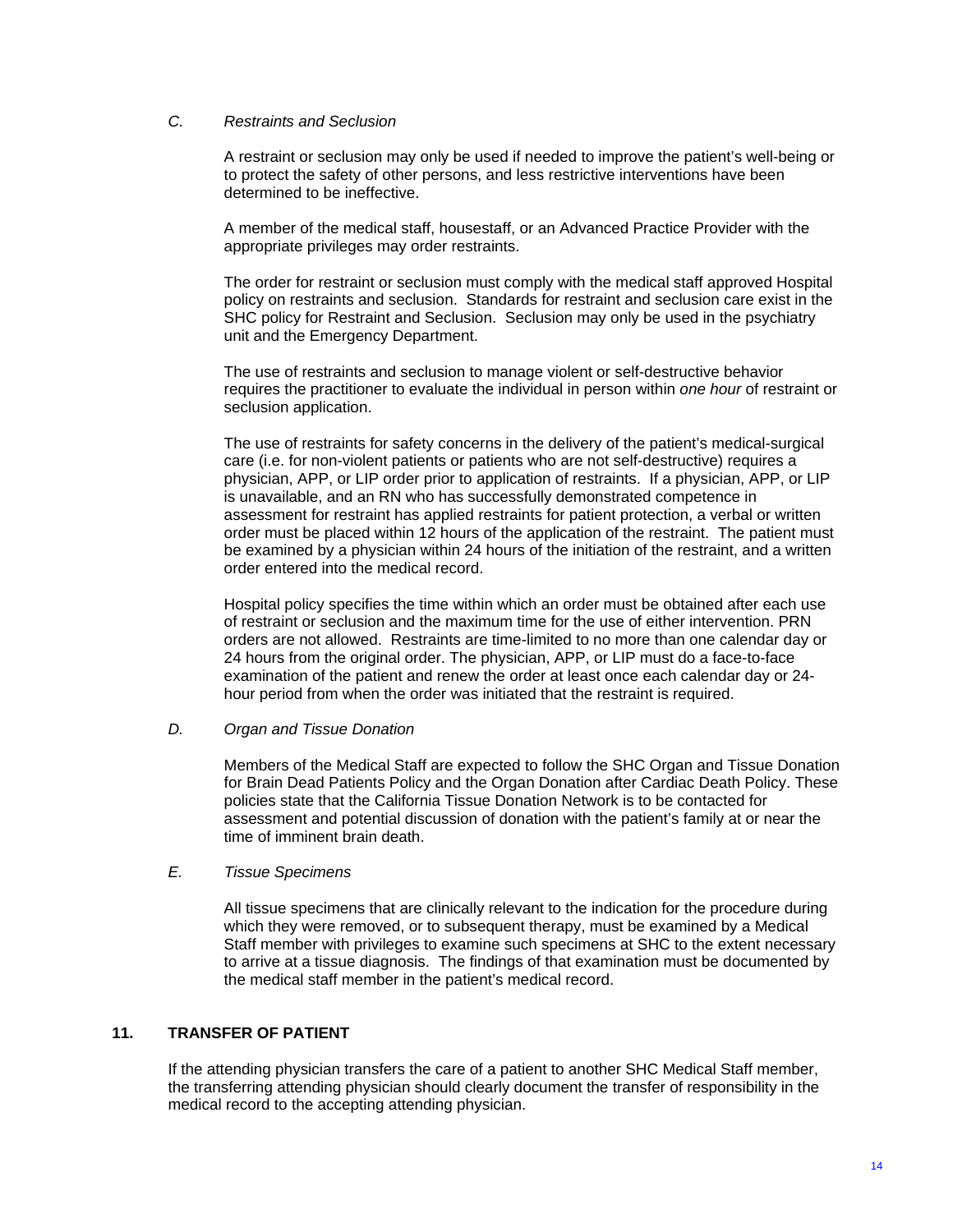## **12. CLINICAL SERVICE POLICIES AND PROCEDURES**

Each Clinical Service may develop policies and procedures to be administered routinely to all patients admitted to their Service. This does not preclude the Medical Executive Committee from adopting similar policies regarding procedures to be administered to all patients admitted to the Hospital. Where clinical service and medical staff rules appear inconsistent, medical staff rules will supersede service rules.

## **13. EMERGENCY SERVICES**

- *A*. The provision of emergency medical services occurs through the Emergency Department of SHC, which is organized and directed by a member of the Medical Staff who is trained and experienced in Emergency Medicine. The Emergency Department is staffed by housestaff and members of the Medical Staff.
- B. A Medical Screening Examination (MSE) must be conducted by physicians or Qualified Medical Personnel (QMP), as approved by the Medical Executive Committee, to determine whether an emergency medical condition exists. A QMP is an individual who is licensed or certified and has demonstrated current competence in the performance of the medical screening exam. In particular, the following categories of individuals are QMPs and may perform MSEs provided they are acting within their scope of practice and under the appropriate physician supervision, subject to any limitations set forth in the privileges granted such individuals:
	- 1) Registered Nurses ("RNs") and Nurse Practitioners, provided such licensed individuals operate under appropriate standardized procedures.
	- 2) Physician Assistants, provided such licensed individuals operate under appropriate practice agreements.
- C. A medical record must be kept for every patient and becomes part of the SHC legal medical record.
- D. A Medical Staff member, or a member of the housestaff under the direct supervision of an SHC Medical Staff member, may determine the need to transfer a patient to another medical facility. This must be done in accordance with EMTALA guidelines and the practitioner making the determination must complete and sign all forms related to the transfer including a transfer statement
- *E*. On call physicians will respond in person to emergency consultation requests within 30 minutes if on call in-hospital and within 60 minutes if on call outside the hospital. Longer response times are acceptable if agreeable to the requesting physician. In specialties (e.g., radiology, pathology) where direct examination of the patient is often not clinically indicated, the physician must view the relevant images, specimens or other clinical materials within the specified time limits

# **14. CONFLICT OF CARE RESOLUTION**

All members of the health care team have a duty to advocate for the patient through the organizational chain of command when they have concerns about a patient's care. The chain of command involves administrative and clinical lines of authority which are established to ensure effective conflict resolution in patient care situations. In all cases, the final authority in the chain of command on patient care decisions rests with the Chief of Staff or the Chief of Staff designee.